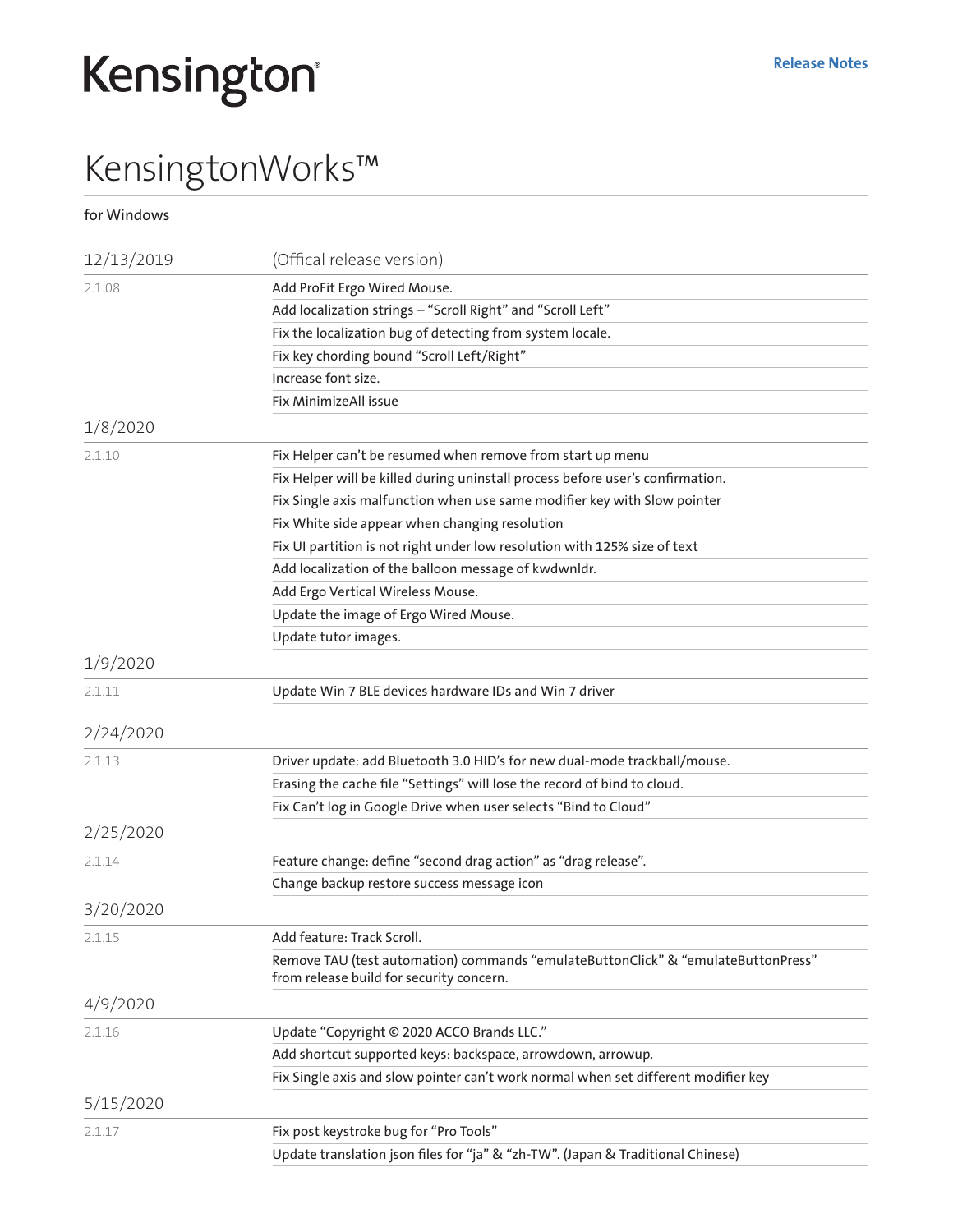| 6/5/2020   |                                                                                                                                                                                              |
|------------|----------------------------------------------------------------------------------------------------------------------------------------------------------------------------------------------|
| 2.1.18     | Add navigation feature - Auto Scroll.                                                                                                                                                        |
|            | i. Click button to enable "Auto Scroll";                                                                                                                                                     |
|            | ii. Click any button to disable "Auto Scroll";                                                                                                                                               |
|            | iii. Two scroll directions: horizontal and vertical.                                                                                                                                         |
|            | iv. Moving trackball to start "Auto Scroll" for 15 seconds<br>(count down from the end of the moving of the trackball);                                                                      |
|            | v. During auto scrolling, "slightly/shortly" moving the trackball to change the direction<br>will hold auto scroll;                                                                          |
|            | vi. During auto scrolling, normal moving the trackball to change the direction will change<br>the direction of Auto scroll;                                                                  |
|            | vii. Limitation: for application specific setting for "Auto Scroll", "Track Scroll" can't be<br>disabled by switch to another application until some button of the trackball is clicked.     |
|            | Change UI flow:                                                                                                                                                                              |
|            | i. When launch KensingtonWorks, go to the trackball configure page directly if only single t<br>rackball is connected.                                                                       |
|            | ii. Go to the trackball configure page when a new trackball is plugged in.                                                                                                                   |
| 9/15/2020  |                                                                                                                                                                                              |
| 2.1.19     | Add Orbit Fusion Trackball support                                                                                                                                                           |
|            | Fix "Media control shortcut" bug of ver.2.1.18                                                                                                                                               |
| 10/31/2020 |                                                                                                                                                                                              |
| 2.2.2      | 1. Improve the button event handling algorithm.                                                                                                                                              |
|            | 2. Fix issue Navigation "HOME" "PAGE UP" malfunctioned                                                                                                                                       |
|            | 3. Fix issue Left key and right key can't be released after pressing simultaneously                                                                                                          |
|            | 4. Fix issue It takes two clicks to get the Left Drag to stick                                                                                                                               |
|            | 5. Fix issue A combination of simultaneously pressed left and right trackball key. Normally this<br>simulates a middle mouse click, but it's often interpreted as a drag and drop operation. |
|            | 6. Fix issue Redefine the behavior of Double/Triple click to be the same as the one of TrackballWorks.                                                                                       |
| 12/18/2020 |                                                                                                                                                                                              |
| 2.2.5      | 1. Add Left-Handed Ergo Wireless Mouse support.                                                                                                                                              |
|            | 2. Fix the bug that in critical timming of button debouncing period, a button up event may be missed.                                                                                        |
| 2/19/2021  |                                                                                                                                                                                              |
| 2.2.7      | 1. Add Wired Ergo Vertical Trackball                                                                                                                                                         |
|            | 2. Replace the communication method of 'http server' by 'shared memory' for a security concern.                                                                                              |
|            | 3. Enhance the click response time of the driver to accept fast click and fast double click.                                                                                                 |
|            | 4. Support Tilt button repeat events.                                                                                                                                                        |
| 4/30/2021  |                                                                                                                                                                                              |
| 2.2.10     | 1. Non-English usernames were not saving button settings.                                                                                                                                    |
|            | 2. Fix left button stuck issue which allows users to swap left and right buttons and assign<br>combination keys.                                                                             |
| 7/20/2021  |                                                                                                                                                                                              |
| 2.2.11     | 3 chording functions to understand:                                                                                                                                                          |
|            | 1. If the chording function is not activated, the individual buttons will work as normal.                                                                                                    |
|            | 2. The function assigned to the chording will continue until the combo keys are both released.                                                                                               |
|            | 3. Functions of the assigned chording keys will continue even when the user presses another key<br>or when utilizing another feature on the mouse.                                           |